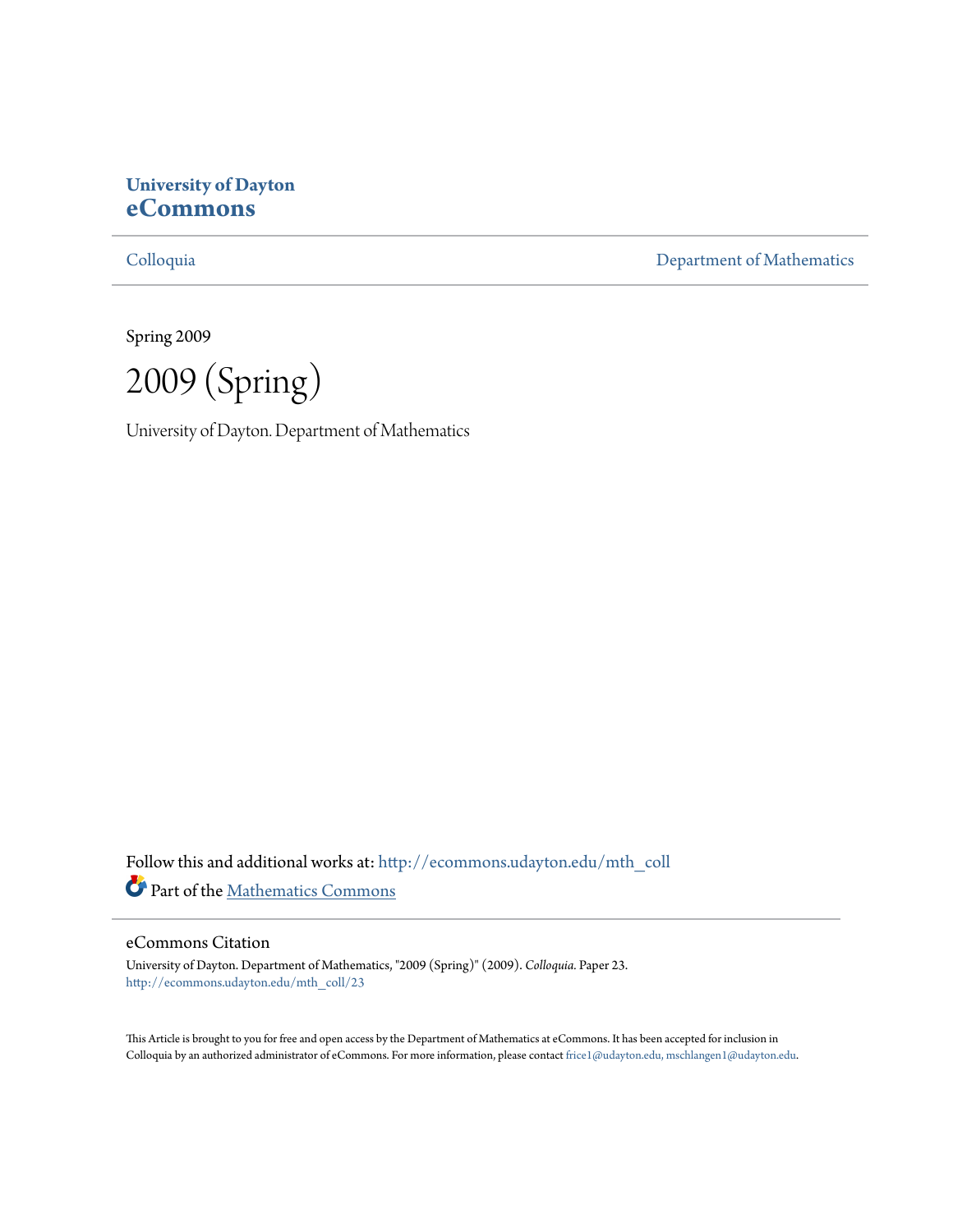| <b>Date</b>       | <b>Speaker and Title</b>                                                                                                                                                                        | Time/Location   |
|-------------------|-------------------------------------------------------------------------------------------------------------------------------------------------------------------------------------------------|-----------------|
| Thursday, Jan 29  | Nathan Broaddus, University of Chicago<br>The mapping class group and its Steinberg module                                                                                                      | 3:00 PM, SC 323 |
| Tuesday, Feb 3    | Sean Lawton, University of Maryland<br>An introduction to Character Varieties                                                                                                                   | 3:00 PM, SC 323 |
| Thursday, Feb 5   | Lynne Yengulalp, University of Kansas<br>Coarser connected topologies                                                                                                                           | 3:00 PM, SC 323 |
| Thursday, Feb 12  | Art Busch, University of Dayton<br>Anti-cycles in Directed Graphs                                                                                                                               | 3:00 PM, SC 323 |
| Friday, Mar 6     | Nathan Kahl, Seton Hall University<br>Best Monotone Degree Conditions and Bounds                                                                                                                | 3:00 PM, SC 323 |
| Thursday, Mar 12  | Lu Ee Peh, University of Dayton<br>Bootstrapping with SAS and Exploring Dirty Data                                                                                                              | 3:00 PM, SC 323 |
| Thursday, Mar 19  | Maher Qumsiyeh, University of Dayton<br>Using the Bootstrap for Analysis of Unreplicated Two-Level<br>Designs With Missing Responses                                                            | 3:00 PM, SC 323 |
| Thursday, Mar 26  | Tetsuya Ishiu, Miami University<br>The basis problem for the uncountable linear orders                                                                                                          | 3:00 PM, SC 323 |
| Thursday, Apr 2   | Cheuk Hong Wai, University of Dayton<br>The Effectiveness of Trading Strategies                                                                                                                 | 3:00 PM, SC 323 |
| Tuesday, April 14 | John Garringer, University of Dayton<br>An Analysis of the "Mighty Mesa" Option Trading Strategy                                                                                                | 3:00 PM, SC 323 |
| Tuesday, April 21 | Veronica Respress, University of Dayton<br>Uniqueness of Solutions Implies Existence and Uniqueness of<br>Solutions of Boundary Value Problems for Third Order<br><b>Differential Equations</b> | 3:00 PM, SC 323 |
| Thursday, Apr 23  | Miriam Poteet, University of Dayton<br>Stability of Steady State Solutions of the Forced Kuramoto-<br>Sivanshinsky (KS) Equation                                                                | 3:00 PM, SC 323 |

# **Abstracts of the Colloquium Talks: Spring 2009 Department of Mathematics**

## **The mapping class group and its Steinberg module**

Nathan Broaddus

**Abstract:** I will introduce an important object associated to the mapping class group of a surface called the Steinberg module. I will give some justification for its importance and discuss how it relates to Steinberg's original module over a finite Chevalley group of Lie type such as the special linear group over a finite field. I will provide a gentle introduction with definitions to all of the above objects.

### **An introduction to Character Varieties**

Sean Lawton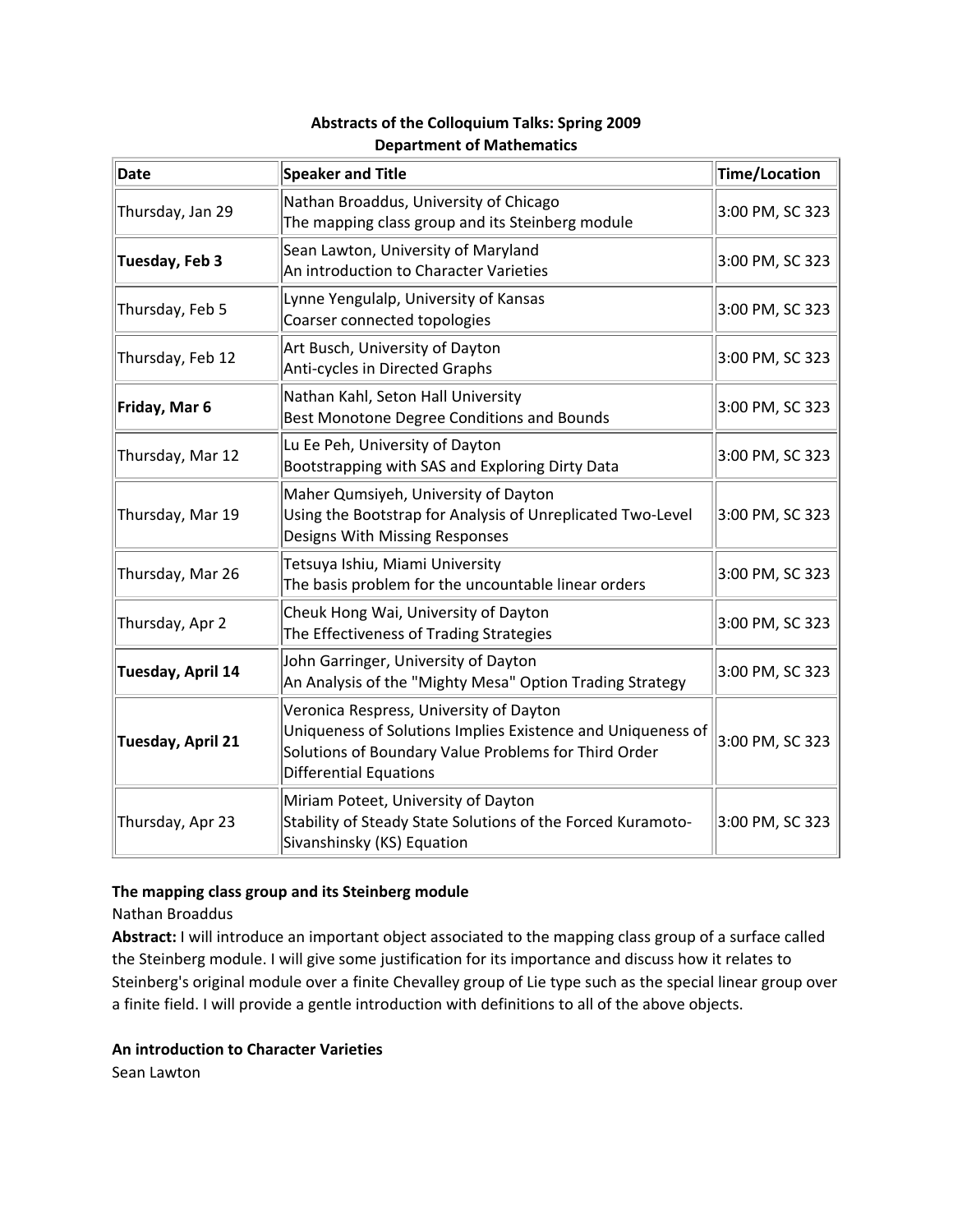**Abstract:** Character varieties parameterize equivalence classes of ways to associcate topological date to geometric data. The topological data is encoded as the fundamental group of a fixed topologcial space, the geometric data is encoded as a Lie group, and the association is naturally a group homomorphism. These homomorphisms determine flat G‐bundles over the fixed topological space. However, character varieties are of independent interest as they bring together commutative algebra, topology, symplectic geometry, and dynamics. In this talk we will survey recent results about some of the rich structure associated to these spaces when the underlying fixed topolgical space is a surface with boundary.

Refreshments at 2:30 PM in SC 313 Talk at 3:00 PM in SC 323

### **Coarser connected topologies**

Lynne Yengulalp

**Abstract:** A topological space is connected if it cannot be written as the disjoint union of two non‐trivial open subsets. A topology  $T$  is coarser than a topology  $S$  if  $T$  is a subset of  $S$ . I will discuss when a disconnected topological space has a coarser connected topology. I will focus on techniques of defining coarser connected Hausdorff and metric topologies.

Refreshments at 2:30 PM in SC 313 Talk at 3:00 PM in SC 323

#### **Anti‐cycles in Directed Graphs**

#### Art Busch

Abstract: An anti-cycle is an orientation of an undirected even cycle C such that every vertex has either in-degree zero or out-degree zero. In this talk we give minimum degree and neighborhood union conditions which guarantee that a digraph  $D$  contains a hamiltonian anti-cycle. In addition, we give a minimum degree condition which guarantees that a digraph  $D$  contains anticycles of all possible lengths, as well as some other generalizations.

#### **Best Monotone Degree Conditions and Bounds**

Nathan Kahl

**Abstract:** In 1972, Chvatal gave a condition on the degree sequence of a graph that ensured the graph was hamiltonian, and showed that his condition was "better" than all previous known conditions, i.e. Chvatal's condition included all previous results as corollaries. Interestingly enough, Chvatal demonstrated the strength of his result not by directly comparing it with the previous conditions, but by identifying a quality inherent in his condition that guaranteed it was the best of a whole class of possible conditions. We call this quality "weak optimality." Shortly thereafter, Boesch noted that an earlier degree condition of Bondy's, ensuring  $k$  –connectivity, was weakly optimal with regard to  $k$  -connectivity. In this talk we describe how weak optimality can be used to find the best monotone degree conditions for other graph properties, e.g., being 2‐edge‐connected, having a perfect matching, and having a 2‐factor. We also show how weak optimality can be used to identify the best monotone degree bounds for various graph parameters, e.g., chromatic number, clique number, and independence number.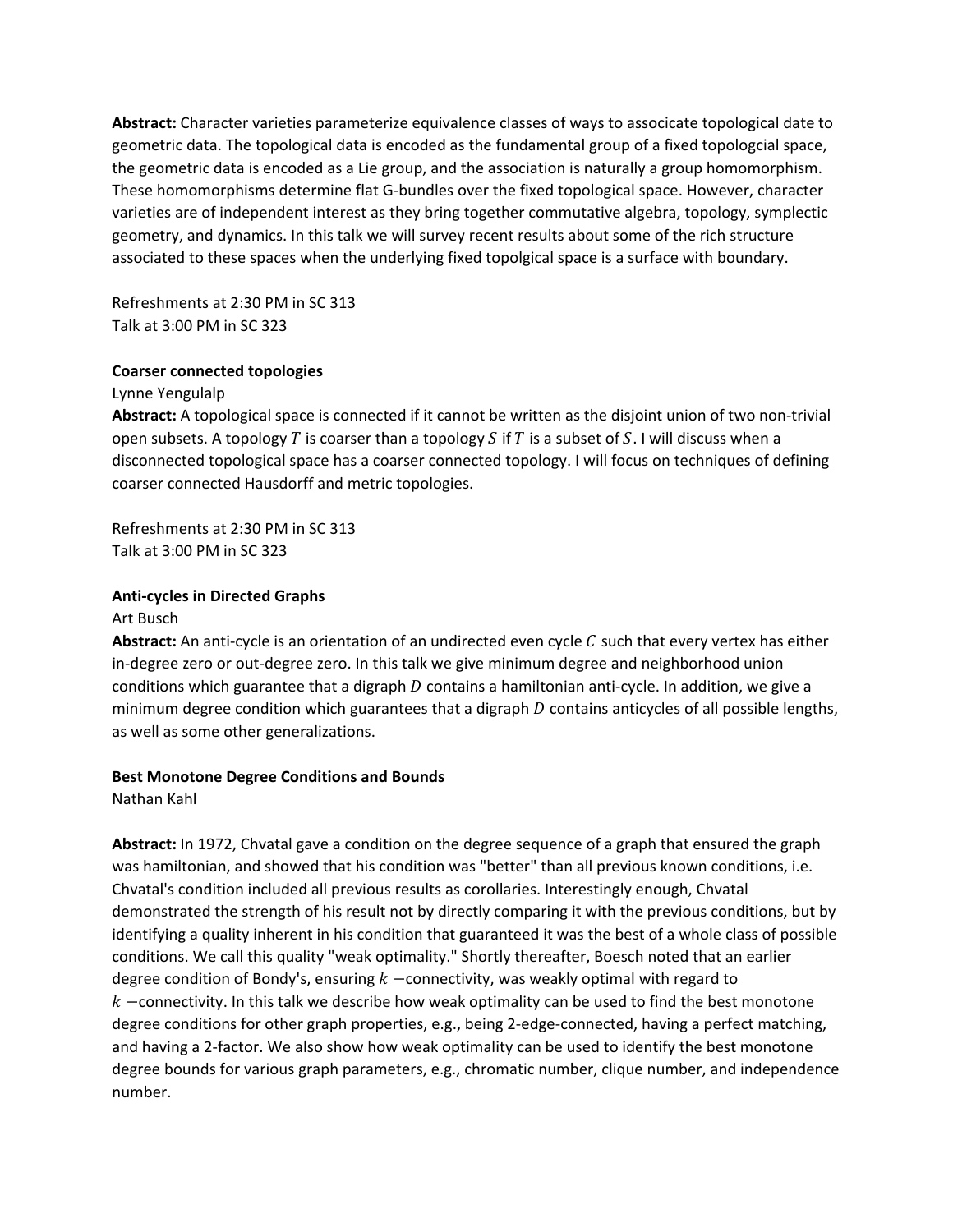Refreshments at 2:30 PM in SC 313 Talk at 3:00 in SC 323

#### **Bootstrapping with SAS and Exploring Dirty Data**

#### Lu Ee Peh

**Abstract:** Dirty data is data that is misleading and incorrect due to improper database storage or data input. This research paper is concentrating on tackling missing data issues using statistical method, in which missing values are estimated using iterative bootstrapping. For research purposes, we take  $n$  data points (subset) of out of ܰ data points (population), and assume we have *k* missing data points where  $k < N - n$ . Then we apply bootstrapping to the subset to find relevant regression statistics. These statistics are used to estimate the  $k$  missing values of the dependent variable based on existing independent variables. Bootstrapping methods are useful especially in the case where the population does not have a specific distribution like a normal or approximately normal distribution. In general, we do not know the distribution of the population and we need to be able to estimate missing values for any kind of data distribution.

## **Using the Bootstrap for Analysis of Unreplicated Two‐Level Designs With Missing Responses** Maher Qumsiyeh

**Abstract** We will demonstrate how the bootstrap can be used to analyze unreplicated two‐level designs with some missing responses. Also, it will be shown how the bootstrap can be used to construct confidence intervals for the effect size and how it can be used to estimate the missing values.

### **The basis problem for the uncountable linear orders**

### Tetsuya Ishiu

**Abstract** Let *L* be the class of all uncountable linearly ordered sets. Define the pseudo‐order *,→* on ܮ by  $L_1$ ,  $\rightarrow$   $L_2$  if and only if there is an order-preserving one-to-one function from  $L_1$  into  $L_2$ . This pseudoorder has been a topic of set theory for a long time and there are many interesting results about it. In this talk, I will present some of these results. Particularly interesting is the result of J. Moore that it is consistent relative to a certain large cardinal that there exists a set  $B$  of five uncountable linear orders such that for every uncountable linearly ordered set  $L$ , there exists an  $L' \epsilon B$  that can be embedded into  $L$ .

### **The Effectiveness of Trading Strategies**

#### Cheuk Hong Wai

**Abstract:** This paper explores the effectiveness of commonly used trading strategies. Furthermore, if they are effective, would optimizing over a training period help improve the rates of return? I picked some common strategies that traders use such as exponential moving average, Bollinger Band, and engulfing and applied them on the EUR/USD currency pair in the FOREX market. Through my results, I conclude that while only some strategies work, it does not necessarily mean that other strategies are bad, but merely hard to quantify. Moreover, optimizing the parameters used in the strategies over a training period does not yield any improvements. Abstract: This paper explores the effectiveness of commonly used trading strategies. Furthermore, if they are effective, would optimizing over a training period help improve the rates of return? I picked some common strategies that traders use such as